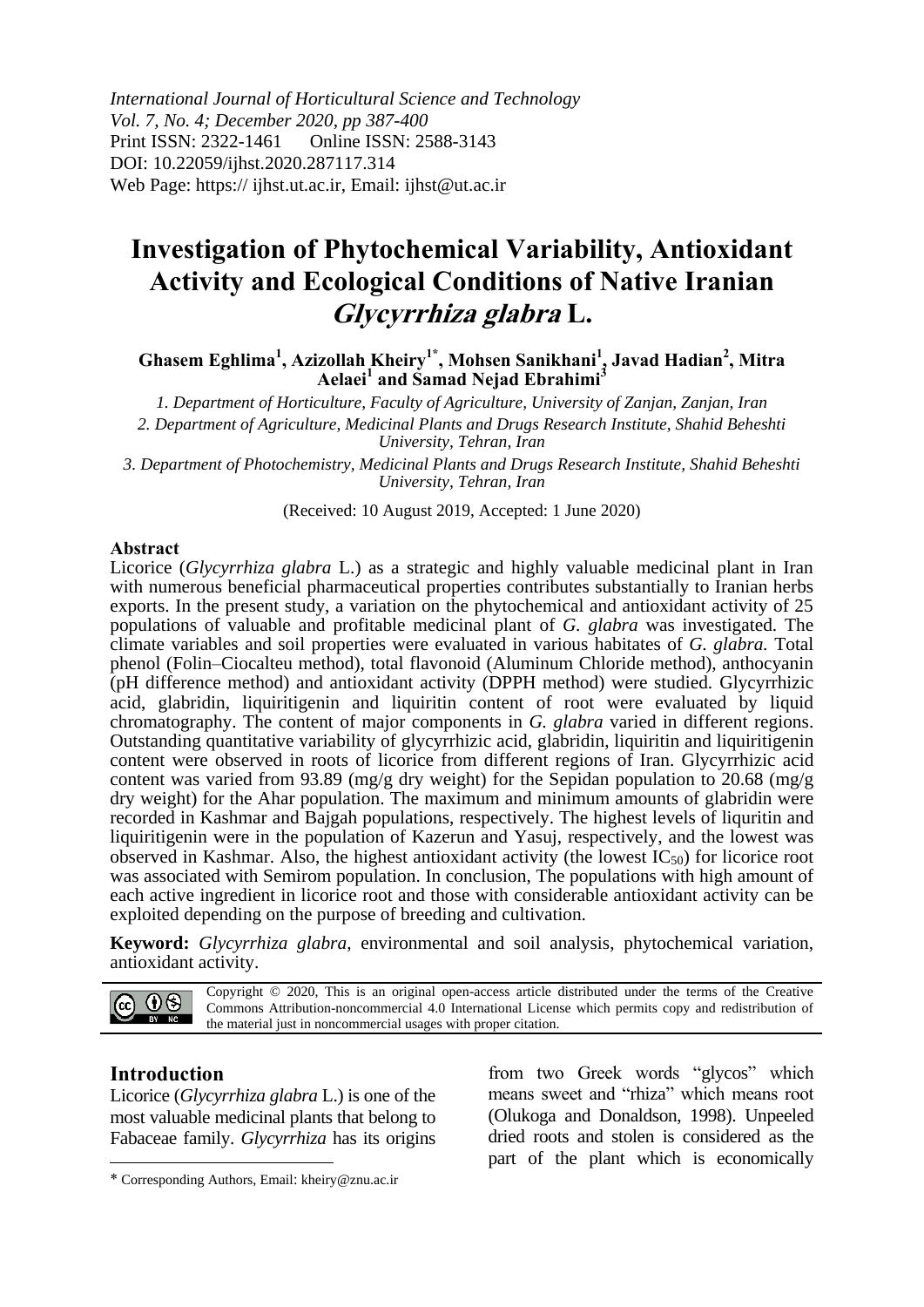valuable. This medicinal herb is among the most widely used herbs since a long time ago and former ages in different traditional systems of medicines worldwide (Asif et al., 2015). This plant is grown considerably in China, Germany, United Kingdom, France, Russia, India, Italy and USA (Parvaiz et al., 2014). *G. glabra* encompasses valuable and commercial constituents including glycyrrhizic acid, glabridin and other flavonoids in roots and leaves which has attracted the attention for use in food and pharmaceutical industries. Its active ingredients are used in beverage, confectionery and tobacco (to expose a sweet aromatic perfume) industries (Fenwick et al., 1990). Glycyrrhizic acid is known with excellent pharmacological effects such as stimulant, depletive, anti-inflammatory, antigastric ulcer, anti-hepatotoxic, and antivirus activities (Dehpour et al., 1995; Fujisawa et al., 2000; Cinatl et al., 2003; Fu et al., 2005). A species-specific flavonoid known as "Glabridin", contains numerous pharmaceutical properties such as antioxidant (Haraguchi et al., 2000), anti proliferative properties against human breast cancer cells (Tamir et al., 2000), antiinflammation of the kidneys (Fukai et al., 2003), energy metabolism adjustment and many other activities (Simmler et al., 2013). Liquiritigenin and its aglycone liquiritin are flavonoids in licorice root with large consumption as herbal medicine (Kuang et al., 2018). It is proven that Liquiritigenin retains liver safe from harm triggered by some synthetic medicines (Kim et al., 2006; Park et al., 2015; Zhang et al., 2015) and has memory-enhancing effects (Ko et al., 2018).

Among endangered medicinal plant species in Iran, *G. glabra* is considered as one of the most important plants, which are only protected in few habitats and consequently is threatened by overexploitation and overharvesting. As a well-trusted medicinal herb, Licorice and its extract in liquid, solid and powdered form is exported from Iran to countries including Japan, Germany, Italy, India, France, Belgium Australia and also countries in the south of Persian Gulf every year (Khanahmadi et al., 2013).

Due to excessive harvesting, this plant is in danger of extinction. On the other hand, it is an economically important and profit making plant; therefore cultivation and domestication of the plant seem to be highly necessary. In line with the purpose of this study, firstly we investigate the natural habitat to exploring desirable areas for growing of licorice and evaluate the individuals and populations in phytochemical aspects. Introduction of species and also the development of germplasm conservation programs can be managed according to the areas predicted by habitat distribution modeling (Deka et al., 2017). It is very important to provide and develop cultivation conditions of *G. glabra* as a good alternative for the collection of wild resources. Therefore, the aim of this study was to investigate the environmental conditions and phytochemical variation of different Licorice plants and it was also tried to recommend the best populations for breeding and domestication.

## **Materials and Methods** *Plant materials*

In the fall season, roots of Licorice (*Glycyrrhiza glabra* L.) were collected from 25 distinct regional growing populations, from different parts of Iran with a diameter of 1.5 to 2 cm. Three replications from roots of each population were collected. Then, they were sent to the respective laboratory (Department of Agricultural and Medicinal Plants and Drug Research Institute) at Shahid Beheshti University. Once the samples were washed and divided into small pieces, they were dried in an oven with a temperature of 50 °C (Omidbaigi, 2006). The dried material was powdered in a grinder (TS-9500, Toos Shekan Khorasan Co.) for 10 min and passed through a 0.7 mm mesh screen and stored at 4 °C until extraction.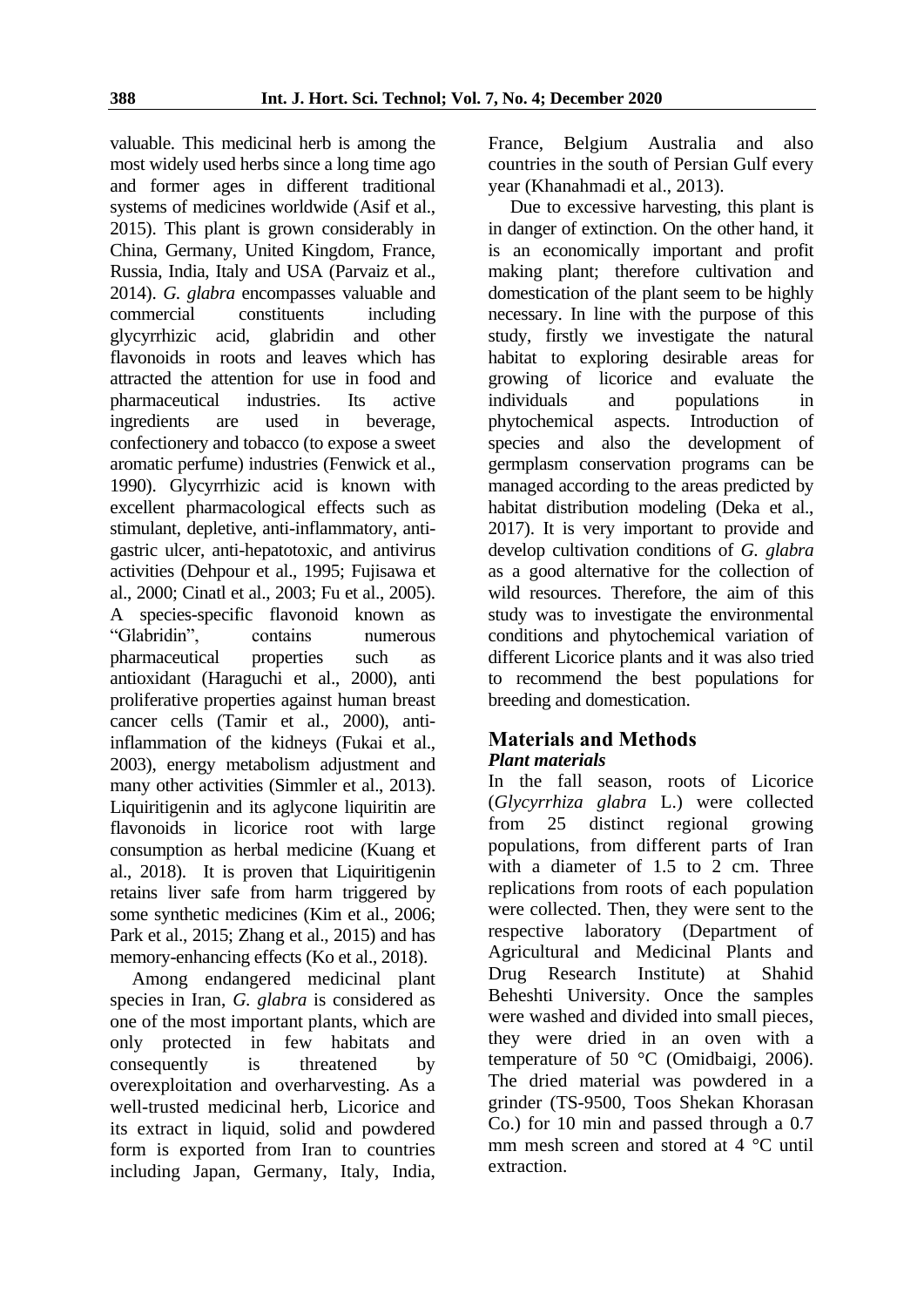# *Ecological data*

The samples collected from different localities (Table 1) and their climate data including precipitation, average temperatures, number of frost days annually and relative humidity were taken from the website of www.en.climate-data.org.

# *Soil data*

Near the roots down at 20- 30 cm depth, the soil samples from each population were examined and we managed to determine soil characters applying the methods as follows. Through using the Bouyoucos Hydrometer Method the soil texture was determined (Gee and Bauder, 1979). In order to determine the amount of organic carbon (OC) content a modified Walkley and Black method (Allison et al., 1965) were used. The pH (acidity rate) and the EC (electrical conductivity) were calculated using a portable CPD-65N multi-meter (ISTEK, South Korea). In 100 g of dry soil, the amount of  $CaCO<sub>3</sub>$  as the total carbonates was determined using Calcimeter Bernard method. In order to determine the Phosphorus (p) content, Olsen method was used (Nelson and Sommers 1982). Through converting the various Nitrogen (N) forms into  $NH_4^+$  the amount of N was determined using Kjeldahl method (Bremner and Mulvaney, 1982). By using IC (Ion chromatography) method, Chlorine in the soil was measured (Khym, 1974).

# *Sample preparation for analysis*

For extraction, 500 mg of well- ground powder from the dried root of one sample by using 10 ml solvent (methanol: water 80:20) was added and ultrasonic bath for half an hour and Immediately was centrifuged. Extracts were filtered and stored at 4 °C till phytochemical and biological analysis. (Ahmadi-Hosseini et al., 2014).

# *Determination of total bioactive components*

The total phenol content of the root extract was evaluated by Folin-Cictalo method.

First, to 0.5 mL of each of the standards (20, 30, 60, 70, 100, 120 and 130 mg/mL) and methanol extract, 9 mL Folinic acid (10: 1) and 3 mL sodium carbonate 7.9% were added. After 19 min, absorbance at 769 nm was measured by a spectrophotometer (UV-vis 2800) and the standard curve was plotted in gallic acid at various concentrations and the amount of phenolic compounds equivalent to gallic acid was measured in mg per gram of dry powder (Pourmorad et al., 2006).

The use of aluminum chloride was used to measure the amount of flavonoids. Quercetin was used as the standard for plotting the calibration curve. Flavonoids were reported in terms of the equivalent of mg quercetin per gram of extract (Peluso, 2006).

# *DPPH assay*

The free radical-scavenging ability of extracts were estimated by the potency of decolorizing purple colored methanolic solution of DPPH by Blois (1958) procedure. The antioxidant level of the extracts was calculated at 517 nm by using the following equation: Inhibition  $\% =$ (Ac-As) /Ac\*100 where 'Ac' and 'As' shows control absorbance and sample absorbance respectively. 50% inhibition concentration  $(IC_{50})$  of extracts was evaluated with the curve drawn inhibition percentage versus extract concentration by linear regression analysis, using Origin software, version 9.0.

# *Quantitative analysis by HPLC*

Glycyrrhizic acid, glabridin, liquiritigenin and liquiritin content of root were evaluated by the Waters Alliance 2695 Separations Module (USA) a high performance liquid chromatography device consisting of a, an Autosampler equipped with a 100 μL loop and Photodiode Array Detectors (PDA) using C18 column (Knauer, 25 cm  $\times$  4.6 mm Eurospher 100-5) with water containing 0.3% H3PO4 (as solvent A) and acetonitrile (as solvent B) in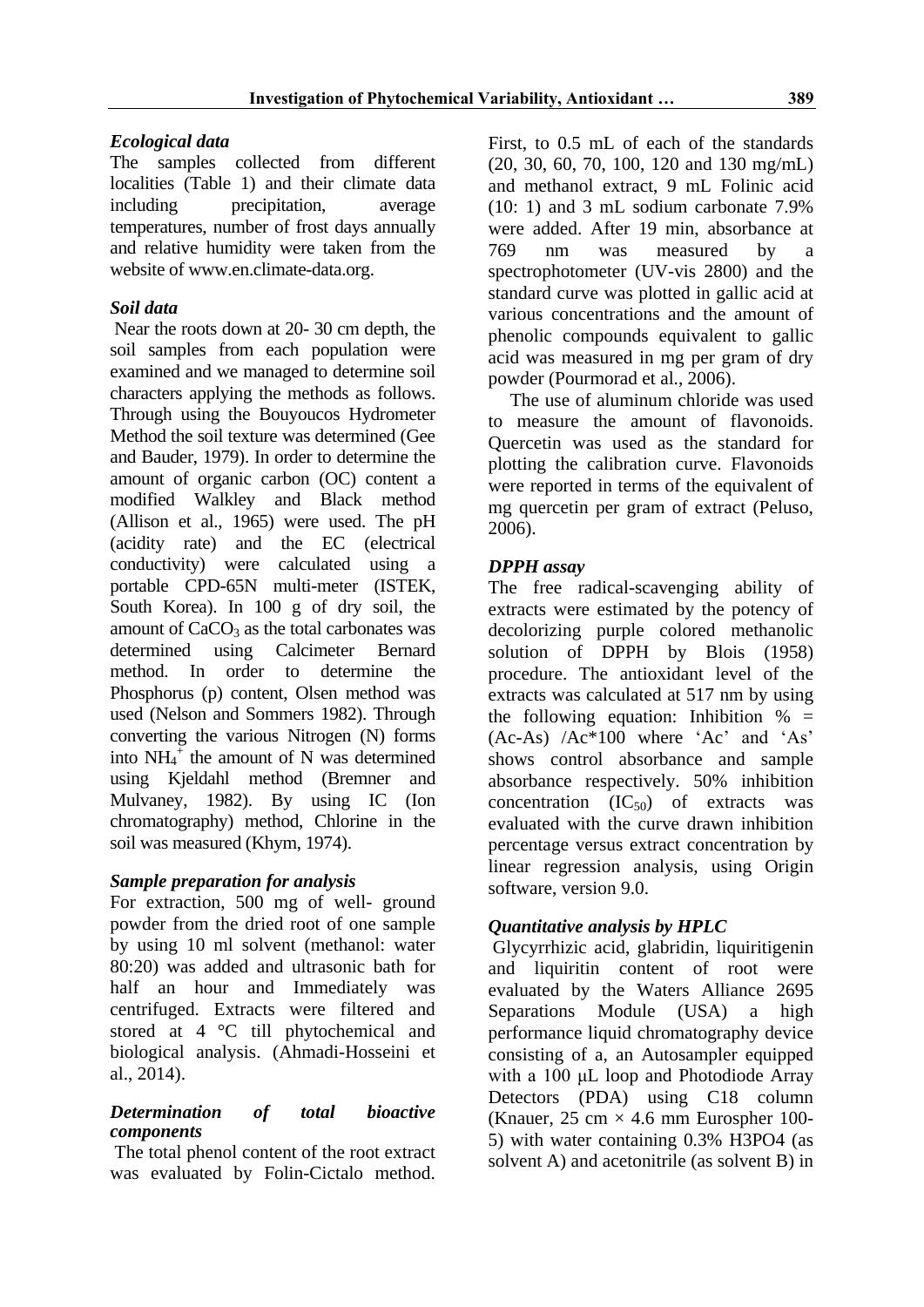the course of mobile phase. The flow rate was measured to be 1 mL/min with a linear solvent gradient of A–B as follows: 80% A for 10 min; reduce to 20% in 30 min and retained for 5 min. The samples monitored at wavelength of 276 nm for liquiritigenin and liquiritin, 230 nm for glabridin and 250 nm for glycyrrhizic acid.

Glycyrrhizic acid ammonium salt and glabridin from obtained from Sigma-Aldrich and liquritin and liquiritigenin was bought from Phytopurify, China. The stock solution (1000 ppm) prepared in MeOH. The samples were filtered with 0.45 μm

diameter, and six concentration of standard preparation of Glycyrrhizic acid, Glabridin, Liquritin and liquiritigenin (7.8, 15.6, 31.2, 62.5, 125 and 250 ppm) were injected and the peak responses were recorded as directed under procedure (Table 1). Accurately weighed and transferred 5 mg dry extract to microtube 2 mL. 1.5 mL of DMSO was added, sonicated to dissolve for 20 minutes and centrifuged. The samples were filtered with 0.45 μm diameter, three sample of *Glycyrrhizic acid* were prepared and injected to the HPLC apparatus.

**Table 1. Information of standard calibration curves for Glycyrhizic acid, Glabridin, Liquritin and Liquritigenin**

| Compound         | Rang (ppm) | <b>Equations</b>  |        |
|------------------|------------|-------------------|--------|
| Glycyrhizic acid | 10-250     | $y=10325x-10507$  | 0.9997 |
| Glabridin        | 10-250     | $y=101184x+66427$ | 0.9993 |
| Liquritin        | 10-250     | y=60499x-98246    | 0.9995 |
| Liquritigenin    | 10-250     | $v=38577x-365471$ | 0.9831 |

## *Statistical analysis*

The experiments were performed using a completely randomized design. Analysis of variance (ANOVA) was carried out with SPSS software version 18 (SPSS Inc., Chicago, IL, USA). Duncan's test was measured by utilizing differences between mean. As a result, the differences appeared to be significant at  $P \leq 0.01$ . Pearson correlation coefficient was applied to determine the relationships among the studied traits. Phytochemical variability among populations as represented through the coefficient of variation (CV%). Relationships among populations such as principal component analysis (PCA) and Cluster analysis according to UPGMA were investigated using Past statistics software.

# **Results**

# *HPLC analysis*

One-way ANOVA indicated that differences in contents of compounds regarding to the glycyrrhizic acid  $(F = 223$ , p<0.01), Glabridin (F=388.87, p<0.01), liquritin  $(F=104.78, p<0.01)$  and

liquiritigenin  $(F=62.35, p<0.01)$  were significant. The highest amount of variation (C.V %) was observed for Glabridin and the lowest variation was observed in liquiritigenin trait.

Glycyrrhizic acid content was varied from 93.89 (mg/g dry weight) for the Sepidan population to 20.68 (mg/g dry weight) for the Ahar population (Table 1).

The maximum and minimum amounts of glabridin were recorded in Kashmar (22.87 mg/g dry weight) and Bajgah (Trace) populations, respectively (Table 1, Fig 1).

The highest level of liquritin was observed in population of Kazerun (6.09 mg/g dry weight). In contrast the population of Kashmar contained the lowest amount of this compound (liquritin=0.65 mg/g dry weight). The highest levels of liquiritigenin were in the population of Yasuj (8.57 mg/g dry weight), the lowest content was observed in the population of Kashmar (2.88 mg/g dry weight) (Table 1, Fig 1).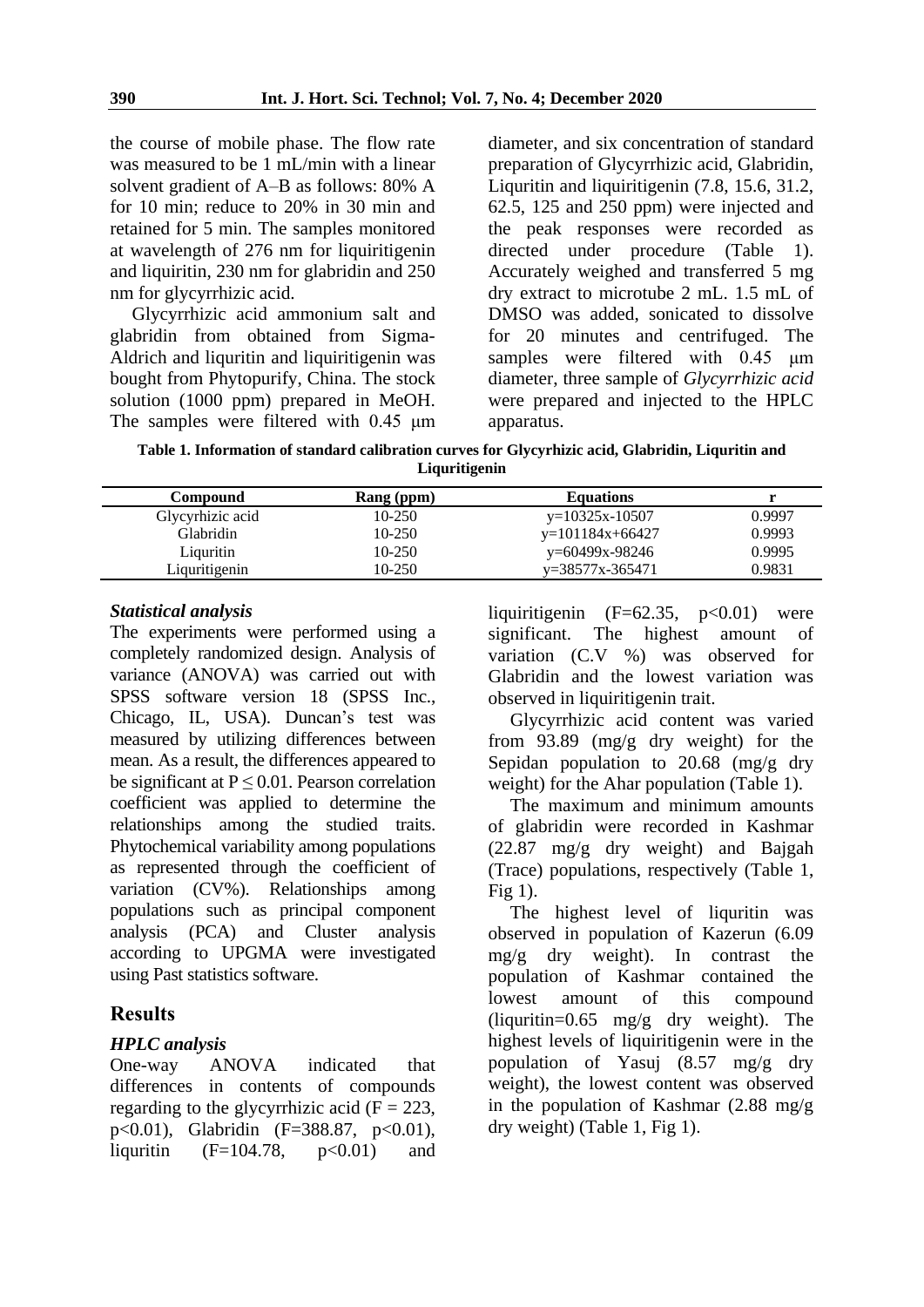

**Fig. 1. The HPLC chromatogram of liquiritigenin (1), liquiritin (2), glycyrrhizic acid (3) and glabridin (4)**

#### *Environmental data and soil analysis*

Results of soil analysis showed that the highest EC amount was recorded in Bojnord populations (5.44 ds/cm, Table 3) and the lowest one was recorded in Shahrebabak population (0.21 ds/cm). Ilam population demonstrated the highest pH ( $pH = 8.28$ ) and Mahabad population showed the lowest amount ( $pH = 7.2$ ). Localities had soil with sand, loam-sand, loam-silt, loam-clay, claysand and clay texture. Bojnord had the highest amounts of OC (2.47 %) and  $N_2$  (0.25). The lowest amounts of OC (0.027%) and N (0.02 %) was observed in Nagadeh and Sirjan,

respectively. The highest amount of P (19.99 ppm) was in the population of Saqqez and the highest amount of K (1015 ppm) in the population of Quchan, the smallest amount of P (5.26 ppm) and K (31 ppm) was observed in Taft population (Table 3).

The maximum average temperature was observed in Darab  $(24.35 \degree C)$  and the lowest one observed in Meshkinshahr (11.68 °C). Saqqez had the maximum annual precipitation (865 mm) and the lowest one observed in Bardsir (31 mm) (Table 2 and 3).

| Ņ.             | Population     | Province                  | $\mathbf{Longitude}(\mathbf{E})$ | Latitude(N)   | Altitude<br>$\mathbf{E}$ | Precipitation<br>Average<br>Annual<br>(mu) | Temperature<br>Average<br>lanuaA<br>ලි | Number of<br>annally<br>ice days | humidity (%)<br>Relative |
|----------------|----------------|---------------------------|----------------------------------|---------------|--------------------------|--------------------------------------------|----------------------------------------|----------------------------------|--------------------------|
|                | Saqqez         | Kordestan                 | 51° 56' 67"                      | 30° 71' 67"   | 1870                     | 865                                        | 15.69                                  | 123                              | 54.85                    |
| $\overline{2}$ | Ouchan         | Razavi Khorasan           | 58°24' 33.1"                     | 37°01' 57.5"  | 1678                     | 308.4                                      | 12.7                                   | 97                               | 57                       |
| 3              | Ahar           | East Azerbaijan           | 47°03' 10.26"                    | 38°26' 10.72" | 1403                     | 285.2                                      | 11.99                                  | 91                               | 59                       |
| $\overline{4}$ | Bojnord        | North Khorasan            | 57°36' 54.38"                    | 37°27' 13.91" | 970                      | 267.8                                      | 13.3                                   | 83                               | 58                       |
| 5              | Sepidan        | Fars                      | 52°00' 41.5"                     | 30°13' 21.5"  | 2157                     | 678.3                                      | 14.8                                   | 58                               | 40                       |
| 6              | Darab          | Fars                      | 54°25' 37.64"                    | 28°43' 3.95"  | 1081                     | 257.4                                      | 22.1                                   | 30                               | 33                       |
| 7              | Meshkinshahr   | Ardabil                   | 47° 39' 56"                      | 38° 23' 39"   | 1400                     | 333                                        | 11.68                                  | 98                               | 63                       |
| 8              | Kashmar        | Razavi Khorasan           | 58°27' 51.07"                    | 35°23' 59.70" | 1632                     | 197.2                                      | 17.8                                   | 37                               | 40                       |
| 9              | Semirom        | Isfahan                   | 51°33' 20.32"                    | 31°22' 53.29" | 2323                     | 487.7                                      | 14.2                                   | 143                              | 32.5                     |
| 10             | Mahabad        | West Azarbaijan           | 45° 44' 51"                      | 36° 54' 28"   | 1320                     | 390                                        | 14.15                                  | 93                               | 57.16                    |
| 11             | Piranshahr     | West Azarbaijan           | 45° 11' 19"                      | 36° 37' 15"   | 1502                     | 453                                        | 13.81                                  | 100                              | 57.83                    |
| 12             | <b>Ilam</b>    | <b>Ilam</b>               | 46°17' 43.72"                    | 33°40' 49.64  | 1427                     | 583.7                                      | 16.9                                   | 33                               | 40.85                    |
| 13             | Sirjan         | Kerman                    | 55°43' 26.61"                    | 29°20' 41.76" | 1708                     | 133.3                                      | 17.4                                   | 64                               | 38                       |
| 14             | Rabat          | West Azarbaijan           | 45° 55' 13"                      | 36° 20' 91"   | 1480                     | 430                                        | 15.3                                   | 78                               | 54.5                     |
| 15             | Yasuj          | Kohgiluyeh and            | 51°36' 33.58"                    | 30°32' 11.95" | 2002                     | 823.3                                      | 15.2                                   | 79                               | 41.45                    |
| 16             | <b>Bardsir</b> | Boyer-Ahmad               | 56°15' 21.94"                    | 29°52' 40.41" | 2338                     | 171                                        | 14.6                                   | 96                               | 45                       |
| 17             | Shahrekord     | Chaharmahal and Bakhtiari | 50° 86' 49"                      | 23° 21' 50"   | 2060                     | 316                                        | 12.28                                  | 133                              | 44.55                    |
| 18             | Marvast        | Yazd                      | 54°13' 51.9"                     | 30°26' 59.8"  | 1542                     | 64.6                                       | 17.8                                   | $\mathbf{1}$                     | 37                       |
| 19             | Nagadeh        | West Azarbaijan           | 45° 15' 13"                      | 36° 54' 40"   | 1299                     | 380                                        | 14.85                                  | 81                               | 62                       |
| 20             | Shahrebabak    | Kerman                    | 55° 36' 67"                      | 30° 21' 67"   | 1845                     | 163                                        | 16.07                                  | 90                               | 34                       |
| 21             | Taft           | Yazd                      | 53°50' 59.3"                     | 31°39' 44.1"  | 2286                     | 59.2                                       | 19.2                                   | $\mathbf{0}$                     | 29                       |
| 22             | Bajgah         | Fars                      | 52°35' 17.98"                    | 29°43' 26.14" | 1798                     | 325.3                                      | 16.4                                   | $\mathbf{0}$                     | 38                       |
| 23             | Hajiabad       | Hormozgan                 | 55°44' 38.4"                     | 28°17' 12.6"  | 897                      | 179                                        | 23.3                                   | 10                               | 32                       |
| 24             | Kazerun        | Fars                      | 51°50' 26.5"                     | 29°33' 59.4"  | 1258                     | 291                                        | 22.9                                   | $\Omega$                         | 39                       |
| 25             | Baft           | Kerman                    | 56° 60' 06"                      | 29° 23' 30"   | 2300                     | 249                                        | 15.86                                  | 48                               | 42                       |

**Table 2. Geographical characteristics of different** *Glycyrrhiza glabra* **populations**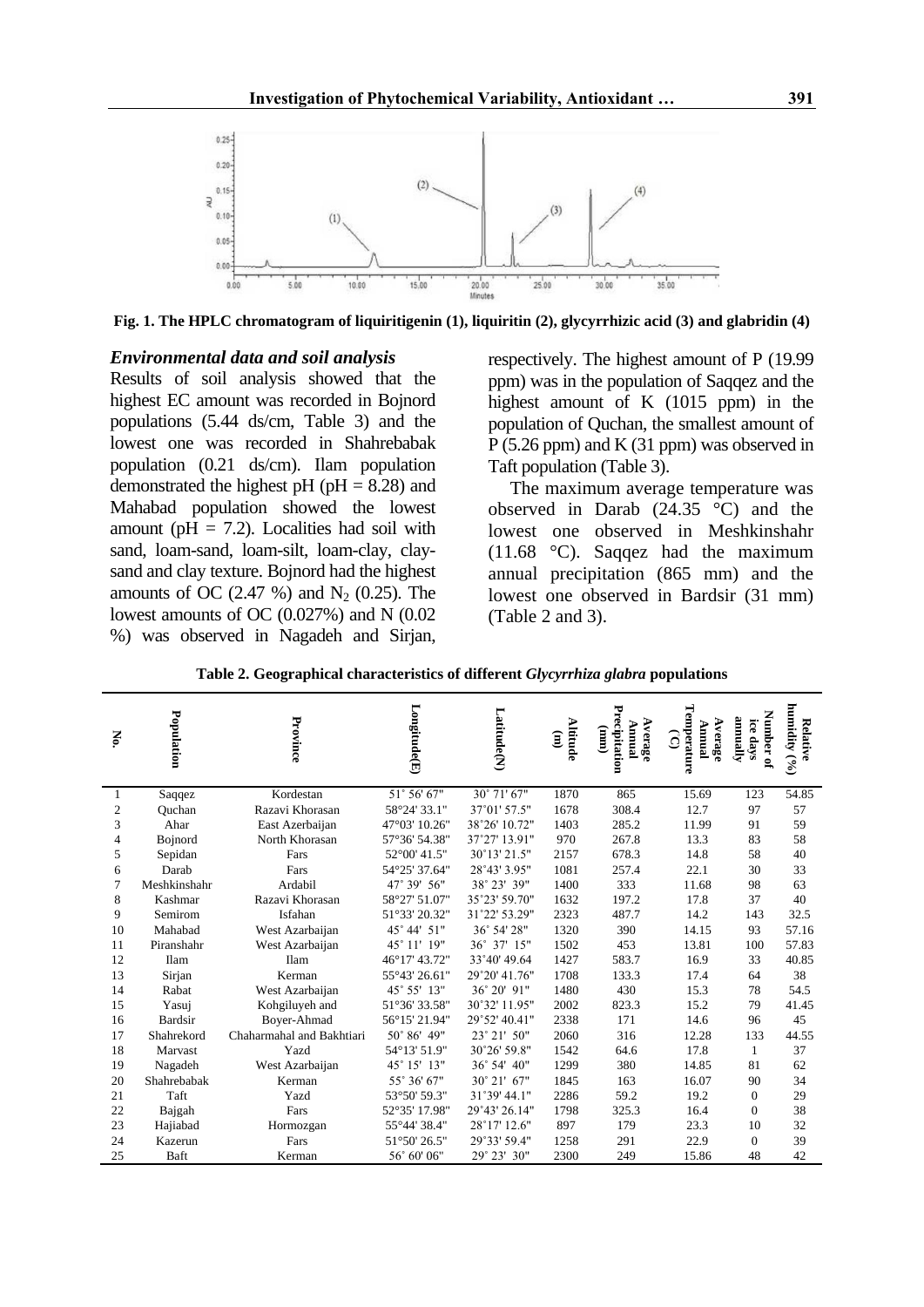| N <sub>o.</sub> | Population   | SP % | EC (ds/m) | $\mathbb{H}^{\mathbf{d}}$ | PAANL<br>CaCo <sub>3</sub> | <b>OC%</b> | $\mathbb{N}$ % | $P$ (ppm) | $K$ (ppm) | Sand % | Silt % | Clay % | Soil tex       |
|-----------------|--------------|------|-----------|---------------------------|----------------------------|------------|----------------|-----------|-----------|--------|--------|--------|----------------|
| 1               | Saqqez       | 40   | 2.63      | 7.41                      | 17.75                      | 2.42       | 0.24           | 19.99     | 561       | 48     | 26     | 26     | Loam-sand      |
| 2               | Ouchan       | 34   | 2.55      | 7.74                      | 35.12                      | 1.14       | 0.11           | 16.4      | 1015      | 37     | 43     | 20     | Loam-clay      |
| 3               | Ahar         | 43   | 2.32      | 7.52                      | 1                          | 1.94       | 0.19           | 13.42     | 783       | 33     | 39     | 28     | Loam-silt      |
| $\overline{4}$  | Bojnord      | 41   | 5.44      | 7.74                      | 43.75                      | 2.47       | 0.25           | 12        | 271       | 34     | 37     | 29     | Loam-clay      |
| 5               | Sepidan      | 57   | 0.7       | 7.78                      | 17.87                      | 0.82       | 0.08           | 11.72     | 541       | 24     | 35     | 41     | sand           |
| 6               | Darab        | 43   | 0.46      | 7.9                       | 35.37                      | 1.39       | 0.14           | 12.81     | 580       | 22     | 49     | 29     | Loam-sand      |
| $\overline{7}$  | Meshkinshahr | 58   | 1.21      | 7.58                      | 10.12                      | 1.29       | 0.13           | 12.18     | 251       | 14     | 43     | 43     | Loam-sand      |
| 8               | Kashmar      | 39.6 | 0.7       | 7.7                       | 24.5                       | 0.62       | 0.08           | 7.1       | 123       | 52     | 26     | 22     | loam-clay      |
| 9               | Semirom      | 35   | 2.09      | 7.49                      | 2.75                       | 2.5        | 0.24           | 10        | 367       | 47     | 39     | 14     | Loam-clay-sand |
| 10              | Mahabad      | 47   | 1.5       | 7.2                       | 5.1                        | 2.4        | 0.19           | 11        | 253       | 60     | 26     | 14     | loam           |
| 11              | Piranshahr   | 15   | 3.33      | 7.99                      | 1.62                       | 0.65       | 0.06           | 7.1       | 141       | 90     | 3      | 7      | loam           |
| 12              | <b>Ilam</b>  | 25   | 1.32      | 8.28                      | 7                          | 0.97       | 0.10           | 8.5       | 184       | 72     | 14     | 14     | loam           |
| 13              | Sirjan       | 35   | 2.82      | 7.55                      | 21.75                      | 0.33       | 0.02           | 7.83      | 377       | 29     | 49     | 22     | clay           |
| 14              | Rabat        | 42   | 0.65      | 7.43                      | 18.5                       | 0.19       | 0.03           | 5.9       | 86        | 20     | 19     | 61     | Loam-clay-sand |
| 15              | Yasui        | 56   | 2.34      | 7.44                      | 40.5                       | 0.34       | 0.03           | 8.9       | 416       | 13     | 49     | 38     | Loam-sand      |
| 16              | Bardsir      | 27   | 0.59      | 8.04                      | 25.5                       | 0.81       | 0.08           | 6.17      | 251       | 73     | 12     | 15     | Loam-sand      |
| 17              | Shahrekord   | 51   | 0.67      | 7.68                      | 31.29                      | 0.98       | 0.09           | 15.11     | 299       | 48.88  | 28.76  | 22.35  | Clay-silt      |
| 18              | Marvast      | 29   | 2.31      | 7.3                       | 38.87                      | 1.47       | 0.15           | 17.15     | 541       | 54     | 29     | 17     | sand           |
| 19              | Nagadeh      | 51   | 0.36      | 7.39                      | 39                         | 0.027      | 0.17           | 6.4       | 165       | 31.25  | 37.6   | 31.15  | loam           |
| 20              | Shahrebabak  | 44   | 0.21      | 7.4                       | 41.32                      | 0.65       | 0.05           | 6.5       | 168       | 84     | 6.1    | 9.9    | loam           |
| 21              | Taft         | 28   | 0.97      | 7.88                      | 23.62                      | 1.39       | 0.14           | 5.26      | 31        | 58     | 25     | 17     | Loam-sand      |
| 22              | Bajgah       | 43.2 | 0.39      | 7.74                      | 29.8                       | 1.21       | 0.09           | 7.7       | 153       | 22.9   | 39.5   | 37.6   | Loam-clay-sand |
| 23              | Hajiabad     | 47   | 1.8       | 7.79                      | 9                          | 3.14       | 0.08           | 7.3       | 136       | 28     | 52     | 20     | Loam-sand      |
| 24              | Kazerun      | 29   | 0.45      | 7.92                      | 46.62                      | 0.82       | 0.08           | 10.5      | 382       | 34     | 51     | 15     | loam           |
| 25              | Baft         | 25   | 0.9       | 7.53                      | 20.12                      | 0.78       | 0.08           | 7.43      | 242       | 71     | 16     | 13     | Loam-sand      |

**Table 3. Physicochemical properties of the collection sites of** *Glycyrrhiza glabra* **populations**

#### *Pearson correlation*

Pearson correlation was conducted to show association among traits (Data not shown). In the present study, the content of glycyrrhizic acid was significantly correlated with Longitude, and it seems that Longitude plays a significant and influential role on the glycyrrhizic acid contents of this plant. Other studied climatic factors did not affect  $(p \le 0.05)$  glycyrrhizic acid contents.

Glabridin had a significant positive correlation with total phenol content. Liquiritin had a significant negative correlation with Latitude. There was a significant positive correlation between antioxidant with liquritigenin, average annual precipitation, latitude and mean relative humidity. There was a significant and positive relationship between the phenol and phosphorus soil.

#### *Total phenol, total flavonoid and antioxidant activity (DPPH assay)*

The total phenolic content of the given plants was measured by using a method known as Folin-Ciocalteu. The results are given in Table 5. There was high variability of phenol concentrations among licorice populations ranging from 8.28– 4.94 mg GAE/g DW. The highest and lowest contents were observed in Rabat and Quchan populations, respectively. Concerning the extracts of Liquorice, the contents of the total flavonoid compounds were closely evaluated (Table 4). TFC was varied from 10.22 to 22.93 mg QE/g DW in root extract of Shahrebabak and Darab populations, respectively.

Antioxidant properties of the mentioned extracts were calculated based on their efficient  $IC_{50}$  concentration. It must be noted that this value corresponds with the sample concentration and it needs to be decreased to the initial DPPH absorbance equal to 50%. Table 6 represents a variation in the scavenging activity of the DPPH in the plants, which ranged from 9.68 to 64.14 μg/ml. The highest and lowest antioxidant activities were obtained in the Semirom and Piranshahr populations, respectively.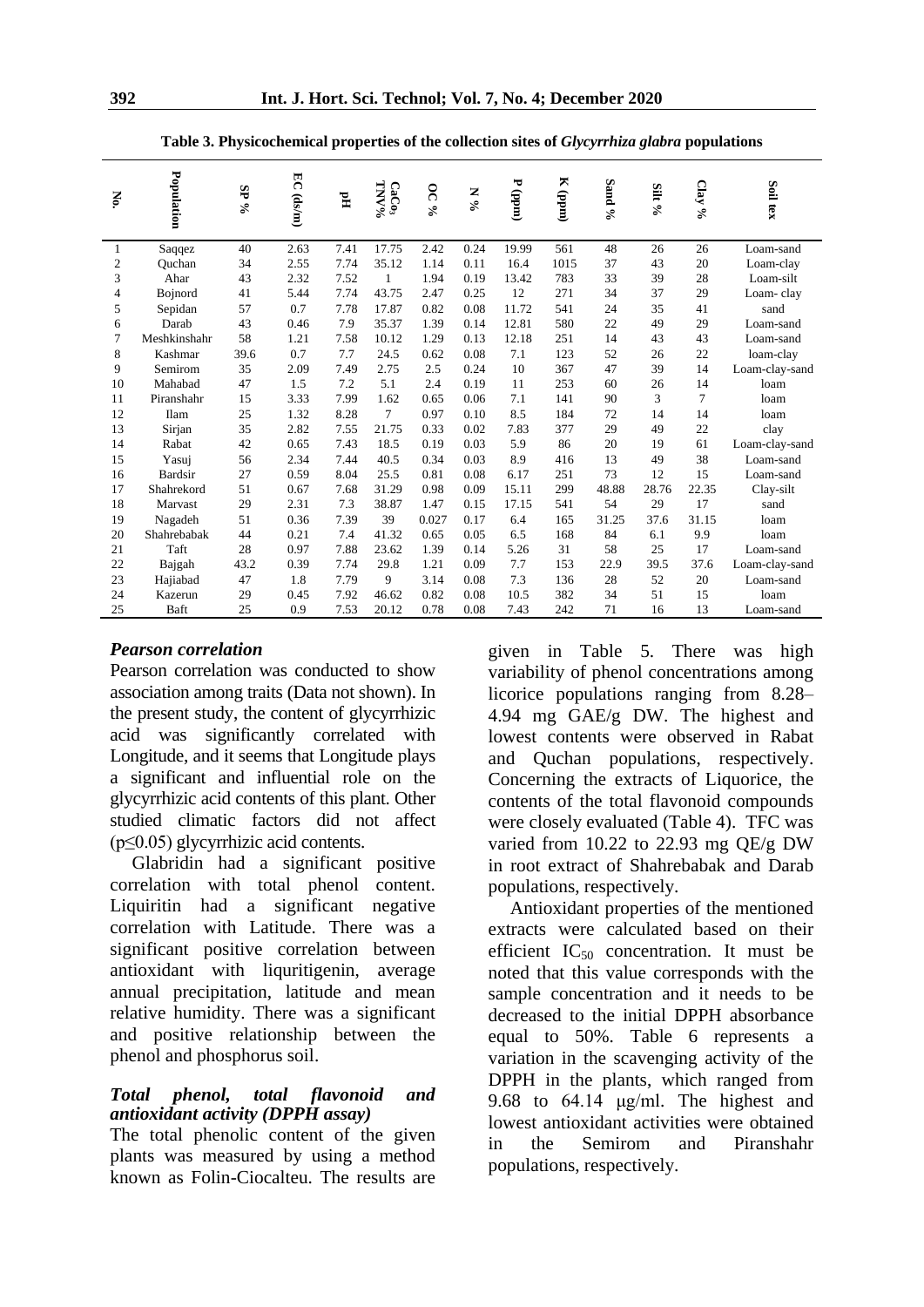| No.            | <b>Population</b> | Glycyrhizic acid<br>$(mg/g\,DW)$ | Glabridin<br>(mg/g DW)                                 | Liquritin<br>(mg/g DW)         | Liquritigenin<br>$(mg/g \bar{D}W)$ |
|----------------|-------------------|----------------------------------|--------------------------------------------------------|--------------------------------|------------------------------------|
| 1              | Saqqez            | $54.71 \pm 3.29^e$               | $10.73 \pm 0.08$ <sup>c</sup>                          | $1.25 \pm 0.03$ <sup>gm</sup>  | $4.01 \pm 0.02^{\circ}$            |
| $\overline{c}$ | Quchan            | $35.63 \pm 3.18$ <sup>19</sup>   | $3.29 \pm 0.02$ <sup>rg</sup>                          | $0.84 \pm 0.01$ <sup>1</sup>   | $5.24 \pm 0.05$ <sup>c</sup>       |
| 3              | Ahar              | $20.68 \pm 1.39$ <sup>1</sup>    | $3.34 \pm 0.03^{\text{rg}}$                            | $1.27 \pm 0.02^{\text{m}}$     | $3.26 \pm 0.02$ gm                 |
| 4              | Bojnord           | $54.94 \pm 2.05^{\text{de}}$     | $19.90 \pm 0.03^{\circ}$                               | $4.56 \pm 0.03$ <sup>pc</sup>  | $2.95 \pm 0.03^{\text{m}}$         |
| 5              | Sepidan           | $93.89 \pm 2.55^{\text{a}}$      | $1.28 \pm 0.02^{1JK1}$                                 | $3.27 \pm 0.01^e$              | $3.36 \pm 0.01$ gnn                |
| 6              | Darab             | $38.69 \pm 1.03^{1}$             | $1.00 \pm 0.03$ <sup>JKIM</sup>                        | $3.45 \pm 0.02^{\text{ae}}$    | $3.34 \pm 0.01^{\text{rgm}}$       |
| $\overline{7}$ | Meshkinshahr      | $122.44 \pm 3.68$ <sup>c</sup>   | $11.88 \pm 0.09^c$                                     | $1.63 + 0.04$ <sup>gn</sup>    | $6.47 \pm 0.02^{\circ}$            |
| 8              | Kashmar           | $60.58 + 1.79$ <sup>a</sup>      | $22.87 \pm 0.58^{\text{a}}$                            | $0.65 \pm 0.02$ <sup>J</sup>   | $2.88 \pm 0.04$ <sup>1</sup>       |
| 9              | <b>Semirom</b>    | $43.95 \pm 2.25$ <sup>rg</sup>   | $1.99 \pm 0.04^{\text{nij}}$                           | $2.55 \pm 0.04^r$              | $3.39 \pm 0.03$ <sup>gth</sup>     |
| 10             | Mahabad           | $38.68 \pm 1.30^{nij}$           | $1.43 \pm 0.02^{1JK1}$                                 | $0.95 \pm 0.01$ <sup>1</sup>   | $3.10 \pm 0.02$ gm                 |
| 11             | Piranshahr        | $35.30 \pm 2.57$ <sup>rg</sup>   | $4.63 \pm 0.03^e$                                      | $1.76 \pm 0.02$ <sup>g</sup>   | $3.95 \pm 0.021^{\text{de}}$       |
| 12             | <b>Ilam</b>       | $87.23 \pm 1.68$ <sup>p</sup>    | $19.36 \pm 0.05^{\circ}$                               | $4.74 \pm 0.30^{\circ}$        | $5.28 \pm 0.03$ <sup>c</sup>       |
| 13             | Sirjan            | $41.09 \pm 1.87$ <sup>gm</sup>   | $1.66 \pm 0.02^{\text{n}$ IK                           | $2.59 \pm 0.04^{\text{T}}$     | $3.32 \pm 0.007$ gm                |
| 14             | Rabat             | $43.89 \pm 2.54^{\text{rgn}}$    | $0.91 \pm 0.002^{\text{i} \text{k} \text{i} \text{m}}$ | $1.56 \pm 0.02$ <sup>gn</sup>  | $3.95 \pm 0.021$ <sup>de</sup>     |
| 15             | Yasuj             | $65.79 \pm 1.44$ <sup>c</sup>    | $0.41 \pm 0.003$ <sup>kim</sup>                        | $2.40 \pm 0.01$ <sup>T</sup>   | $8.57 \pm 0.025^{\text{a}}$        |
| 16             | Bardsir           | $56.49 \pm 1.32^{\text{de}}$     | $4.25 \pm 0.01$ <sup>er</sup>                          | $4.98 + 0.002^{\circ}$         | $3.07 \pm 0.01$ gm                 |
| 17             | Shahrekord        | $59.68 + 1.22^{\circ}$           | $3.29 \pm 0.01$ <sup>rg</sup>                          | $4.36 + 0.004^{\circ}$         | $3.38 \pm 0.008$ gin               |
| 18             | Marvast           | $85.36 \pm 1.96$ <sup>b</sup>    | $0.48 \pm 0.005$ <sup>klm</sup>                        | $2.50+0.012^t$                 | $2.95 \pm 0.02^{\text{m}}$         |
| 19             | Nagadeh           | $34.68 \pm 0.01$ <sup>JK</sup>   | $2.72 \pm 0.01$ <sup>gn</sup>                          | $2.39 \pm 0.013^t$             | $3.37 \pm 0.011$ <sup>gm</sup>     |
| 20             | Shahrebabak       | $59.38 \pm 1.26$ <sup>a</sup>    | $1.54 \pm 0.03^{\text{mJKI}}$                          | $5.75 \pm 0.01^{\text{a}}$     | $3.67 \pm 0.014$ <sup>derg</sup>   |
| 21             | Taft              | $44.41 \pm 1.44$ <sup>rg</sup>   | $2.34 \pm 0.01$ gm                                     | $4.87 \pm 0.003^{\circ}$       | $3.75 \pm 0.018$ <sup>der</sup>    |
| 22             | Bajgah            | $37.73 \pm 0.01$ <sup>1</sup>    | Trace                                                  | $1.76 \pm 0.01$ <sup>g</sup>   | $3.66 \pm 0.016$ <sup>der</sup>    |
| 23             | Hajiabad          | $31.93 \pm 2.05^{\text{k}}$      | $6.69 \pm 0.08$ <sup>d</sup>                           | $3.86 \pm 0.01$ <sup>d</sup>   | $3.44 \pm 0.019$ <sup>ergn</sup>   |
| 24             | Kazerun           | $38.45 \pm 1.80^{n}$             | $0.09 \pm 0.01$ <sup>Im</sup>                          | $6.09 \pm 0.02^{\text{a}}$     | $3.84 \pm 0.04$ <sup>der</sup>     |
| 25             | Baft              | $47.28 \pm 1.74$ <sup>r</sup>    | $4.78 \pm 0.06^{$ <sup>1</sup>                         | $3.50 \pm 0.018$ <sup>de</sup> | $3.56 \pm 0.021$ <sup>derg</sup>   |
|                | Mean              | 49.80                            | 5.23                                                   | 2.939                          | 3.91                               |
|                | SD                | 19.95                            | 6.42                                                   | 1.57                           | 1.24                               |
|                | C.V. %            | 40.06                            | 122.83                                                 | 53.51                          | 31.93                              |

#### **Table 4. Glycyrrhizic acid, glabridin, liquiritin and liquiritigenin content in different studied populations of** *Glycyrrhiza glabra*

Means followed by same letters in each column are not significantly different based on Duncan at the 1% level of probability

| Table 5. Total phenol content, total flavonoid content, antioxidant activity and extract yield in different |  |
|-------------------------------------------------------------------------------------------------------------|--|
| studied populations of <i>Glycyrrhiza glabra</i>                                                            |  |

| No.           | <b>Population</b> | <b>Phenol</b>                     | <b>Flavonoid</b>                   | $\mathrm{Ic}_{50}$               | <b>Extract yield</b>              |
|---------------|-------------------|-----------------------------------|------------------------------------|----------------------------------|-----------------------------------|
|               |                   | (mg GAE/g DW)                     | (mg QUR/g DW)                      | $(\mu g/ml)$                     | $(\%)$                            |
|               | Saqqez            | $5.855 \pm 0.043$ <sup>cde</sup>  | $14.893 \pm 0.060^{1JK}$           | $42.25 \pm 0.806$ <sup>cd</sup>  | $21.463 \pm 0.821^{\circ}$        |
| $\frac{2}{3}$ | Quchan            | $4.940 \pm 0.062$ <sup>g</sup>    | $18.694 \pm 0.067$ <sup>cde</sup>  | $52.54 \pm 0.370^{\circ}$        | $9.480 \pm 0.396$ <sup>kIm</sup>  |
|               | Ahar              | $6.377 \pm 0.053$ <sup>pc</sup>   | $15.916 \pm 0.069^{nij}$           | 54.99±0.957 <sup>b</sup>         | $8.740 \pm 0.313$ <sup>m</sup>    |
| 4             | <b>Bojnord</b>    | $5.829 \pm 0.077$ <sup>cae</sup>  | $21.100 \pm 0.070$ <sup>ap</sup>   | $32.78 \pm 0.794$ <sup>erg</sup> | $9.220 \pm 0.466$ <sup>tm</sup>   |
| 5             | Sepidan           | $5.457 \pm 0.053$ <sup>derg</sup> | $12.317\pm0.086^{\text{m}}$        | $50.40 + 0.949^{\circ}$          | $15.617 \pm 0.620$ <sup>rg</sup>  |
| 6             | Darab             | $6.827 \pm 0.078$ <sup>p</sup>    | $10.220 \pm 0.077$ <sup>n</sup>    | $32.27 + 0.885$ <sup>rg</sup>    | $9.883 \pm 0.452$ <sup>kIm</sup>  |
| 7             | Meshkinshahr      | $5.283 \pm 0.069$ erg             | $17.827 \pm 0.061$ <sup>derg</sup> | $64.14 + 0.1286^a$               | $13.807 + 0.699m$                 |
| 8             | Kashmar           | $8.110 + 0.054$ <sup>a</sup>      | $21.317 \pm 0.065^{ab}$            | $36.22 \pm 1.164$ <sup>er</sup>  | $15.283 \pm 0.462$ <sup>g</sup>   |
| 9             | Semirom           | $6.750 \pm 0.079$ <sup>p</sup>    | $13.350 \pm 0.050$ <sup>kim</sup>  | $9.68 \pm 0.287$                 | $6.723 \pm 0.398$ <sup>n</sup>    |
| 10            | Mahabad           | $6.077 \pm 0.049$ <sup>ca</sup>   | $13.123 \pm 0.094$ <sup>kim</sup>  | $48.51 \pm 1.480$ <sup>oc</sup>  | $14.517 \pm 0.384$ <sup>gn</sup>  |
| 11            | Piranshahr        | $6.377 \pm 0.087$ <sup>oc</sup>   | $14.420 \pm 0.082^{\text{ijk}}$    | $50.48 \pm 1.491^{\circ}$        | $24.307 \pm 0.574$ <sup>a</sup>   |
| 12            | <b>Ilam</b>       | $5.467 \pm 0.084^{\text{deg}}$    | $18.467\pm0.078^{\text{cder}}$     | $50.26 \pm 1.897^{\circ}$        | $10.723 \pm 0.498$ <sup>KI</sup>  |
| 13            | Sirjan            | $5.927 \pm 0.074$ <sup>cde</sup>  | $13.117 \pm 0.061$ <sup>kIm</sup>  | $31.53 \pm 0.631$ <sup>rg</sup>  | $19.793 \pm 0.640$ <sup>c</sup>   |
| 14            | Rabat             | $8.283 + 0.076^a$                 | $14.017 \pm 0.431$ <sup>JKI</sup>  | $31.58 \pm 0.549$ <sup>rg</sup>  | $10.575 \pm 0.693$ <sup>KI</sup>  |
| 15            | Yasuj             | $6.870 \pm 0.084$ <sup>p</sup>    | $11.423 \pm 0.090$ <sup>mn</sup>   | $49.15 \pm 1.474$ <sup>oc</sup>  | $16.920 \pm 0.496$ <sup>er</sup>  |
| 16            | <b>Bardsir</b>    | $6.770 \pm 0.062^{\circ}$         | $18.332 \pm 0.065$ <sup>caer</sup> | $10.04 \pm 0.675$ <sup>1</sup>   | $5.700 \pm 0.824$ <sup>n</sup>    |
| 17            | Shahrekord        | $5.143 \pm 0.050$ <sup>rg</sup>   | $11.656 \pm 0.061$ <sup>mn</sup>   | $39.46 \pm 0.842$ <sup>ed</sup>  | $12.623 \pm 0.661$ <sup>19</sup>  |
| 18            | Marvast           | $6.439 \pm 0.057$ <sup>pc</sup>   | $17.365 \pm 0.067$ <sup>ergn</sup> | $10.86 + 0.758$ <sup>1</sup>     | $13.350 + 0.497m$                 |
| 19            | Nagadeh           | $7.059 \pm 0.345^{\circ}$         | $16.759 \pm 0.054^{\text{rgn}}$    | $60.82 \pm 0.902^a$              | $10.200 \pm 0.765$ <sup>kim</sup> |
| 20            | Shahrebabak       | $6.837 \pm 0.098$ <sup>p</sup>    | $22.936+0.111^a$                   | $31.32 \pm 0.753$ <sup>rg</sup>  | $10.857 \pm 0.696$ <sup>KI</sup>  |
| 21            | Taft              | $5.399 \pm 0.240$ <sup>derg</sup> | $13.153 \pm 0.074$ <sup>kIm</sup>  | $53.58 \pm 0.687$ <sup>p</sup>   | $13.502 \pm 0.674$ <sup>m</sup>   |
| 22            | Bajgah            | $5.858 \pm 0.102$ <sup>cde</sup>  | $17.543 \pm 0.050$ <sup>ergn</sup> | $39.76 \pm 0.636$ <sup>ed</sup>  | $17.420 \pm 0.696$ <sup>ed</sup>  |
| 23            | Hajiabad          | $5.852 \pm 0.066$ <sup>cde</sup>  | $16.221 \pm 0.086$ gm              | $17.26 \pm 0.717$ <sup>n</sup>   | $18.490 \pm 0.583$ <sup>cd</sup>  |
| 24            | Kazerun           | $5.636 \pm 0.084$ <sup>der</sup>  | $19.928 \pm 0.090$ <sup>oc</sup>   | $28.67 \pm 1.106^8$              | $11.493 \pm 0.662^{\text{JK}}$    |
| 25            | Baft              | $7.925 + 0.088^a$                 | $19.534 \pm 0.109$ <sup>pca</sup>  | $38.38 \pm 1.159$ <sup>ed</sup>  | $10.870 \pm 0.649$ <sup>KI</sup>  |
|               | Mean              | 6.29                              | 16.14                              | 38.67                            | 13.26                             |
|               | <b>SD</b>         | 0.88                              | 3.36                               | 15.07                            | 4.49                              |
|               | $C.V.$ %          | 14.08                             | 20.83                              | 38.98                            | 33.79                             |

Means followed by same letters in each column are not significantly different based on Duncan at the 1% level of probability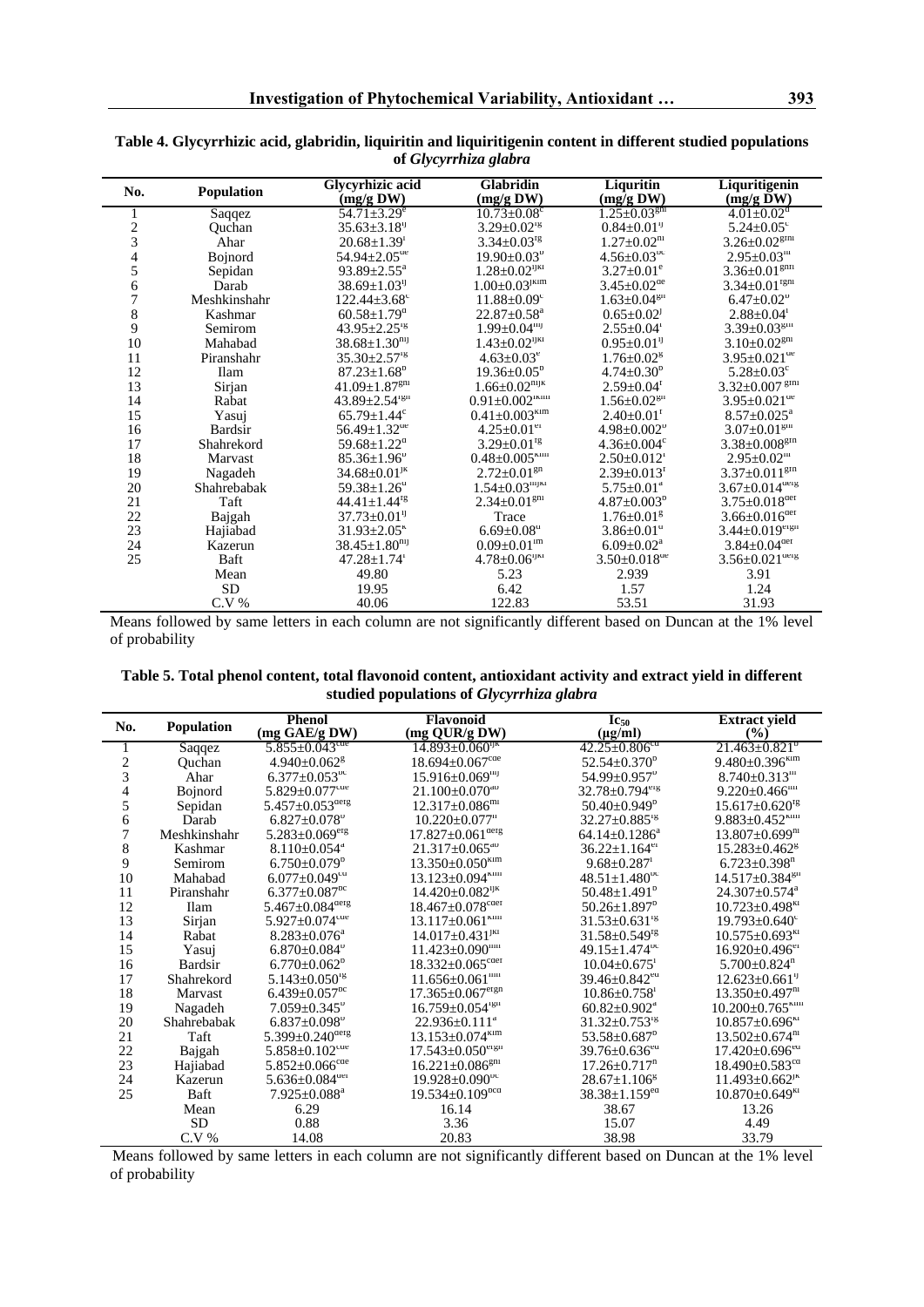#### *Cluster analysis and principal component analysis*

Cluster analysis of UPGMA based on euclidean distances from phytochemical and biological traits matrix placed the studied 25 populations into five main groups (Fig 2). The first group consisted of 5 populations that differed from other groups with common traits such as total phenol and glabridin. The second group of 5 spread populations that has similar amounts of total flavonoid put them in a

separate group. Bojnourd, Ilam and Kashmar populations were placed in the third group that has the same values for the all traits. The fourth group consisted of three populations that differed from other groups with common traits such as antioxidant activity and liquritigenin. The fifth group consisted of 8 spread populations that had similar amounts of glycyrrhizic acid, liquritin and extract yield put them in a separate group.





**Fig. 2. The UPGMA dendrogram for the investigated traits of** *Glycyrrhiza glabra* **populations using Euclidean distance**

Principal component analysis (PCA) was implemented by drawing from a correlation matrix of all traits, eigenvalues and cumulative variance for those factors which were obtained according to some characteristics for the evaluated populations of *G. glabra*. Eight phytochemical and biological traits were detected in three significant components with explicating 61.35 % of the total variance. The first to third factors were 24.02%, 20.01% and 17.32% of the total variance, respectively.

In the first component (PC1), elucidating liquritigenin, antioxidant and extract yield parameters of populations had the most portion of the variance. In the second component (PC2), glabridin and total flavonoid content of populations above had the highest amount of difference. In the third component (PC3), Glycyrrhizic acid, Liquritin and total phenol content traits had the most portion of the variance (Table 6, Fig 3).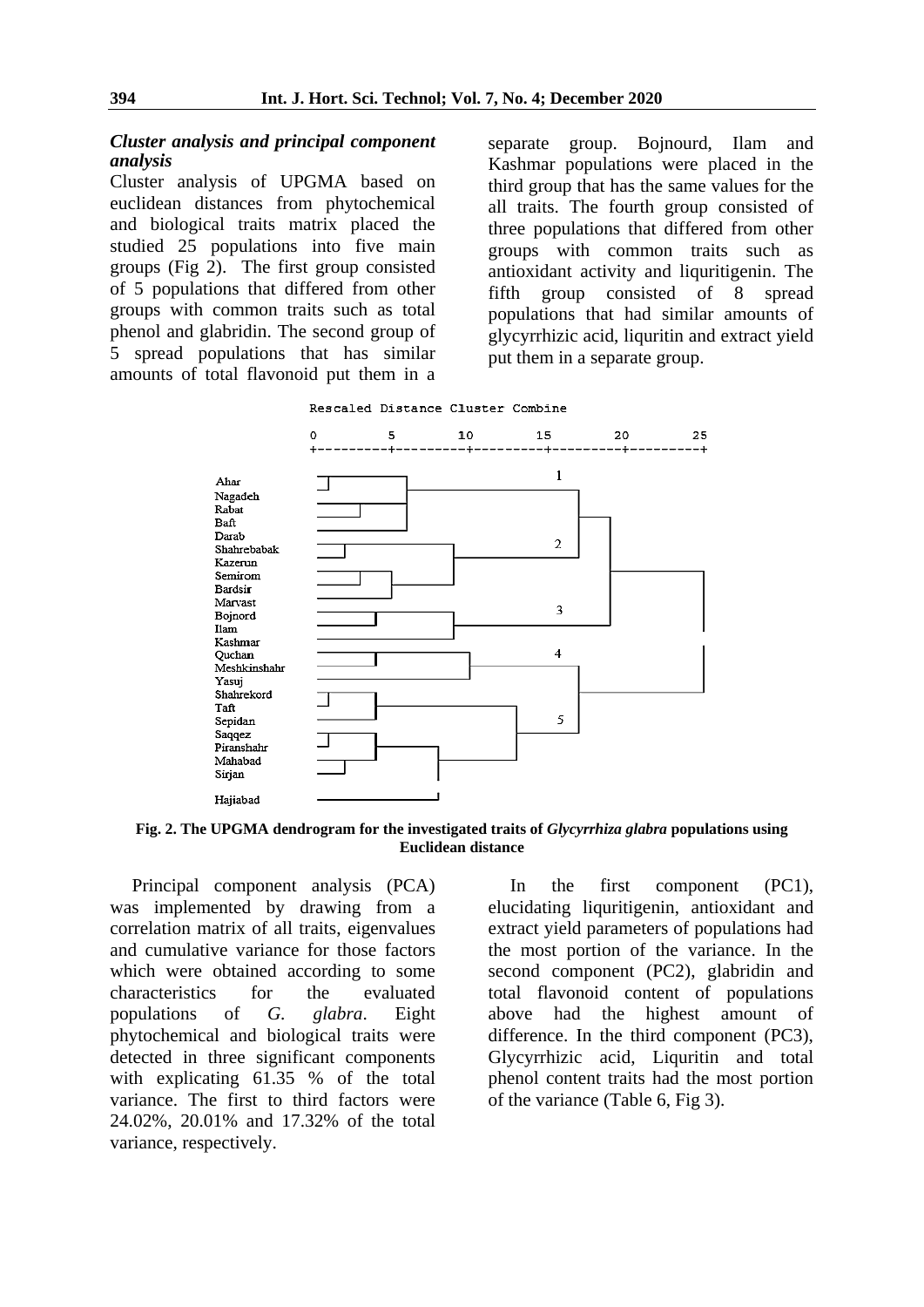|                         |          | <b>Component</b> |          |
|-------------------------|----------|------------------|----------|
| <b>Variable</b>         |          |                  | 3        |
| Glycyrhizic acid        | 0.140    | 0.384            | 0.460    |
| Glabridin               | 0.166    | 0.870            | $-0.059$ |
| Liqurtin                | $-0.520$ | 0.122            | 0.725    |
| Liquritigenin           | 0.650    | 0.050            | 0.295    |
| Total phenol content    | $-0.293$ | 0.175            | $-0.730$ |
| Total flavonoid content | $-0.378$ | 0.782            | 0.078    |
| $IC_{50}$               | 0.786    | 0.109            | 0.092    |
| Extract yield           | 0.579    | $-0.158$         | $-0.096$ |
| Eigenvalue              | 01.92    | 1.60             | 1.37     |
| % of variance           | 24.02    | 20.01            | 17.32    |
| Cumulative %            | 24.02    | 44.03            | 61.35    |

| Table 6. Eigenvalues and cumulative variance for factors obtained from the principal component analysis |
|---------------------------------------------------------------------------------------------------------|
| (PCA) based on phytochemical traits for the studied populations of Glycyrrhiza glabra                   |



**Fig. 3. Principal component analysis (PCA) of the Iranian populations of** *Glycyrrhiza glabra*

### **Discussion**

The results of this study showed that there was a high level of variation between populations for the glycyrrhizic acid, glabridin, liquritin and liquritigenin contents. Significant variation in glycyrrhizic acid was observed among licorice populations (93.98 to 20.68 mg/g dry weight). The quantity of Glycyrrhizic acid in this study was higher than that of previous reports in Italy (1.6 - 3%), Spain (0.7 - 4.4%) and Uzbekistan (4.76% to 6.13%) (Hayashi et al., 1998; Hayashi et al., 2003). Song et al. (2017) demonstrated that

the distribution of glycyrrhizin was the same in the three studied species  $(40.5 \pm$ 29.1, 49.3  $\pm$  15.6, and 40.6  $\pm$  26.4 mg/g in *G. uralensis*, *G. inflata*, and *G. glabra*, respectively), which are identified from their genetic information. The glycyrrhizic acid contents remarkably change based on genotype, climate condition, harvesting time and processing procedures, etc. (Hosseini et al., 2014). It has been reported that the amount of component in licorice roots are affected by growing environment (Kovalenko et al., 2004). Hosseini et al. (2014) reported that average content of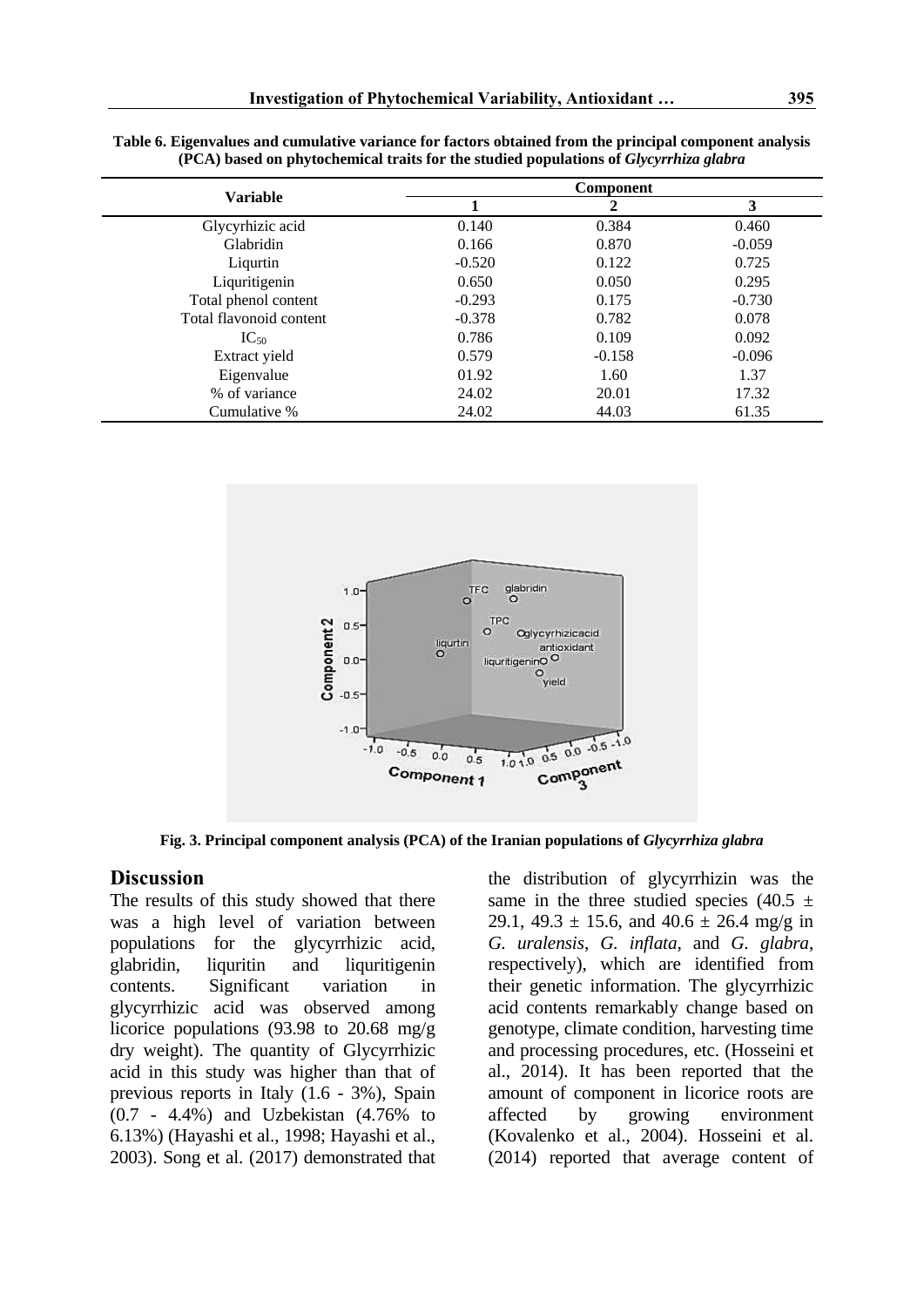glycyrrhizic acid varied between 1.38% and 3.40% in their study with different populations from Iran. It has also been reported that the physicochemical characterization of soil is the most important factor concerning the accumulation of active ingredients in this plant (Zhang et al., 2011). In this study, range of glabridin content were varied from 22.87 (mg/g dry weight) to trace. Hayashi et al. (1998, 2003) estimated the amount of Glabridin in Italy, Spain and Uzbekistan with the ranges 0.07—0.27%, 0.21—0.80% and 0.08—0.35%, respectively.

The contents of liquritin and liquiritigenin were significantly different among populations with the highest values in Kazerun and Yasuj, respectively. Guannan et al. (2016) estimated the range of liquritin content from 1.90 to 8.14 mg/g dry weight. In another study, the amount of liquritin was reported to be 0.11-0.65% (Mareshige et al., 2011).

Environmental effects on the plant distribution, growth, development and reproduction are well known in plant ecology (Zhang et al., 2011). The relationships between plant biochemical contents and environmental variables have mainly been studied in cultivated plants (Zhou, 2003; Hayashi and Sudo, 2009). These data can be used for quality assessment of plant products (Zhang, 2003).

The content of glycyrrhizic acid was significantly correlated with Longitude; other studied climatic factors did not affect (p≤0.05) on contents of glycyrrhizic acid. Similar results were obtained by Oloumi and Hassibi (2011). Their research dealt with the relationship between climatic parameters and the content of glycyrrhizic acid in the root of *G. glabra*. They reported that temperature and soil parameters are the most critical factors affecting glycyrrhizic acid content in roots. In several species of medicinal plants, it has been reported that geographic variations lead to changes in the glycyrrhizin content in *Glycyrrhiza glabra* (Oloumi and Hassibi, 2011; Zhang et al., 2011; AhmadiHossieni et al., 2014). Glabridin had a significant positive correlation with the total phenol content. Liquritin had a significant negative correlation with Latitude. There was a significant positive correlation between antioxidant with liquritigenin, average annual precipitation, latitude and mean relative humidity. There was a significant and positive relationship between the phenol and phosphorus soil. Although in our study bioactive compounds were not significantly correlated with soil variables, in populations with different soil characteristic, the bioactive compounds content was different from each other. It showed that the properties of physicochemical soil are important for the accumulation of active substances in habitat populations of *G. glabra*. Similarly, Zhou (2006), Zhang et al. (2011) and Ahmadi-Hosseini et al. (2014) reported the significant effects of soil variables on contents of bioactive compounds.

Phenols have immense importance in plant stability because of their scavenging ability on free radicals due to their hydroxyl groups. As a result, the phenolic content of the plant is in a close affinity with the antioxidant ability (Karami et al., 2013). The studied phytochemical traits such as total phenol and total flavonoids at the level of probability of one percent showed a significant difference between the estimated populations in different locations. This indicates the existence of high diversity in terms of studied phytochemical traits and the possibility of selection for these traits among the studied populations in different environmental conditions. In this study, the highest total phenol content was observed in the Rabat population and the lowest in the Quchan population. In other studies, total phenol content was reported to be 7.47 mg GAE/g (Husain et al., 2015), 71.29 mg GAE/g (Tupe et al., 2013) and 37.22 mg GAE/g (Sanja et al., 2018).

Flavonoids are considered to be one of the most influential bioactive components of plants, particularly in *G. glabra* L.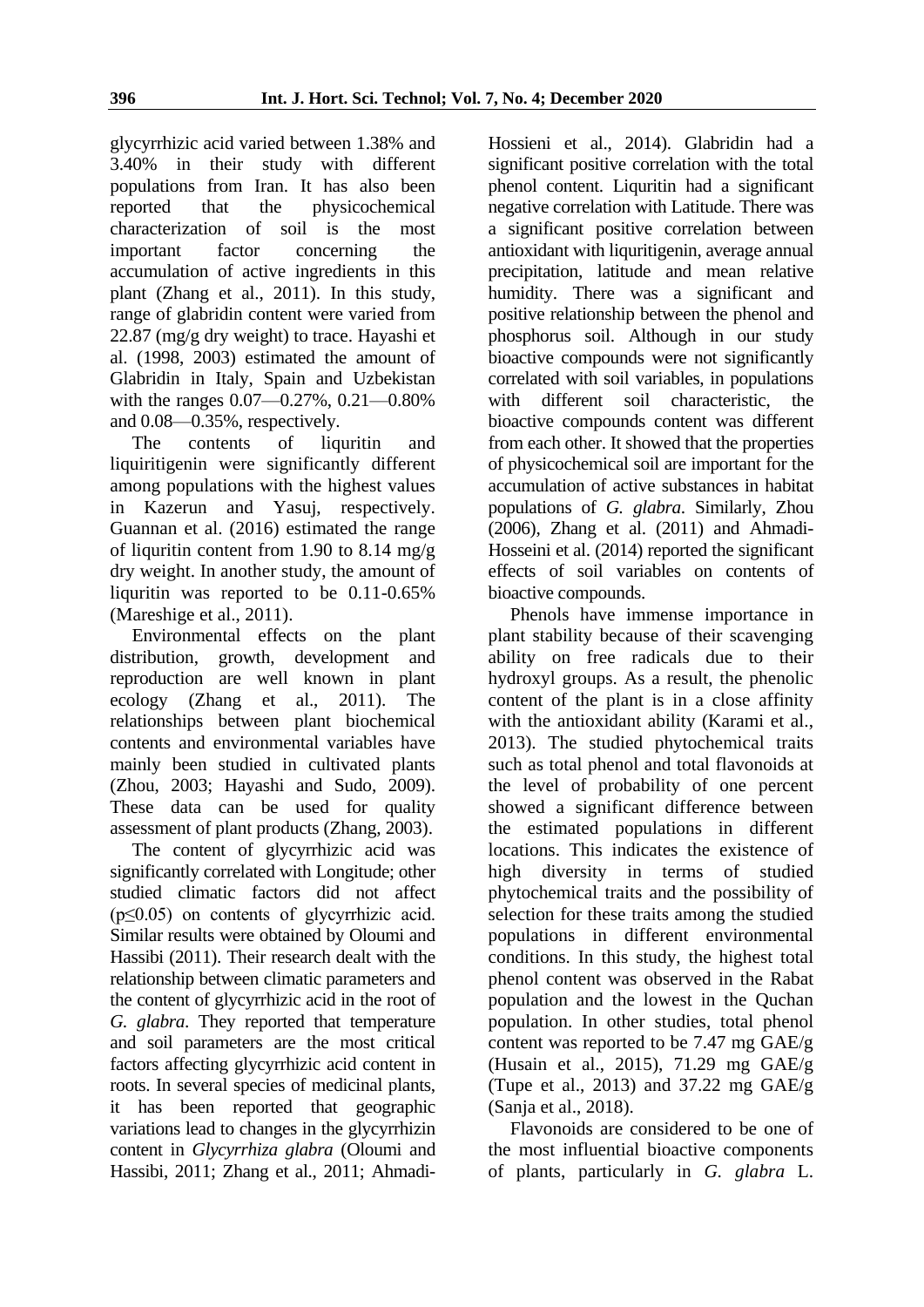(Scherf et al., 2012). The highest total flavonoids were observed in the population of Shahrebabak. Sanja et al. (2018) reported that the amount of total flavonoid in the root extract of *G. glabra* is equal to 5.90 mg QE/ g DW. Many researchers evaluated the antioxidant activity of licorice extracts (Visavadiya and Narasimhacharya, 2006; Sultana et al., 2010; Siracusa et al., 2011; Saraf et al., 2013; Sanja et al., 2018) and suggested that these extracts can be used as safe antioxidants. The importance of the impact of different environmental conditions on different habitats on the quality and quantity of secondary metabolites of plants and even algae has already been reported by several studies (Becerro and Paul, 2004; Gairola et al., 2010; Gobbo-Neto et al., 2010; Jovancevic et al., 2011).

UPGMA cluster analysis based on phytochemical and biological traits of the 25 studied populations classified the populations into five main groups. The grouping of the populations was relatively unrelated to their geographical distribution, and the distribution of individuals in the cluster did not follow a specific geographical pattern, which was similar to the results of other studies on *G. glabra* (Ahmadi-Hosseini et al., 2014), *Satureja rechingeri* (Eghlima et al., 2018), *Satureja khuzestanica* (Hadian et al., 2011), *Anemopsis californica* (Medina-Holguin et al. 2007), which reported that the difference in chemical composition due to different genetic and environmental determinants.

### **Conclusion**

Based on the obtained results, there is a correlation between the content of secondary metabolite production in licorice plants and the climate conditions. Remarkable variations in phytochemical and antioxidant properties were observed in the studied populations of *G. glabra.* According to the obtained results, populations with high amount of each active ingredient in licorice root and those with considerable antioxidant activity were identified, which can be exploited depending on the purpose of breeding and cultivation. Finally, the suitable regions for licorice cultivation were suggested based on some ecological parameters such as annual average temperature, annual average precipitation and elevation.

## **Acknowledgments**

We are grateful to the University of Zanian, Iran for the support of this study.

## **Conflict of interest**

There is no conflict of interest for this research.

### **References**

- 1. Ahmadi Hosseini S.M, Kazme Souri M, Farhadi N, Moghaddam M, Omidbaigi R. 2014. Changes in Glycyrrhizin Content of Iranian licorice (*Glycyrrhiza glabra* L.) Affected by Different Root Diameter and Ecological Conditions. Agricultural Communications 2, 27-33.
- 2. Allison L, Bollen W, Moodie C. 1965. Total carbon. In: Black CA (ed.). Methods of Soil Analysis. Part 2. Chemical and Microbiological Properties. Agron Monogr no. 9, Soil Science Society of America, Madison, WI.
- 3. Asif H, Aftab A, Mohd M, Shah A.K, Afnan G.H, Firoz A. 2015. Quantitative Analysis of Total Phenolic, Flavonoid Contents and HPTLC Fingerprinting for Standardization of *Glycyrrhiza glabra* Linn. Roots. herbal-medicine 1, 1-9.
- 4. Becerro, M.A, Paul, V.J. 2004. Effects of depth and light on secondary metabolites production and cyanobacterial symbionts of the sponge *Dysideagranulose*. Marine Ecology Progress Series, 280, 115-28.
- 5. Blois M.S. 1958. Antioxidant determinations by the use of a stable free radical. Nature 181, 1199-1200.
- 6. Bremner J.M, Mulvaney C. 1982. Nitrogentotal. In: Page AL, Miller RH (eds.) Methods of Soil Analysis: Part 2. Chemical and Microbiological Properties. 2nd ed. Agron Monogr 9. ASA and SSSA, Madison, WI.
- 7. Cinatl J, Morgenstern B, Bauer G, Chandra P, Rabenau H, Doerr H. 2003. Glycyrrhizin, an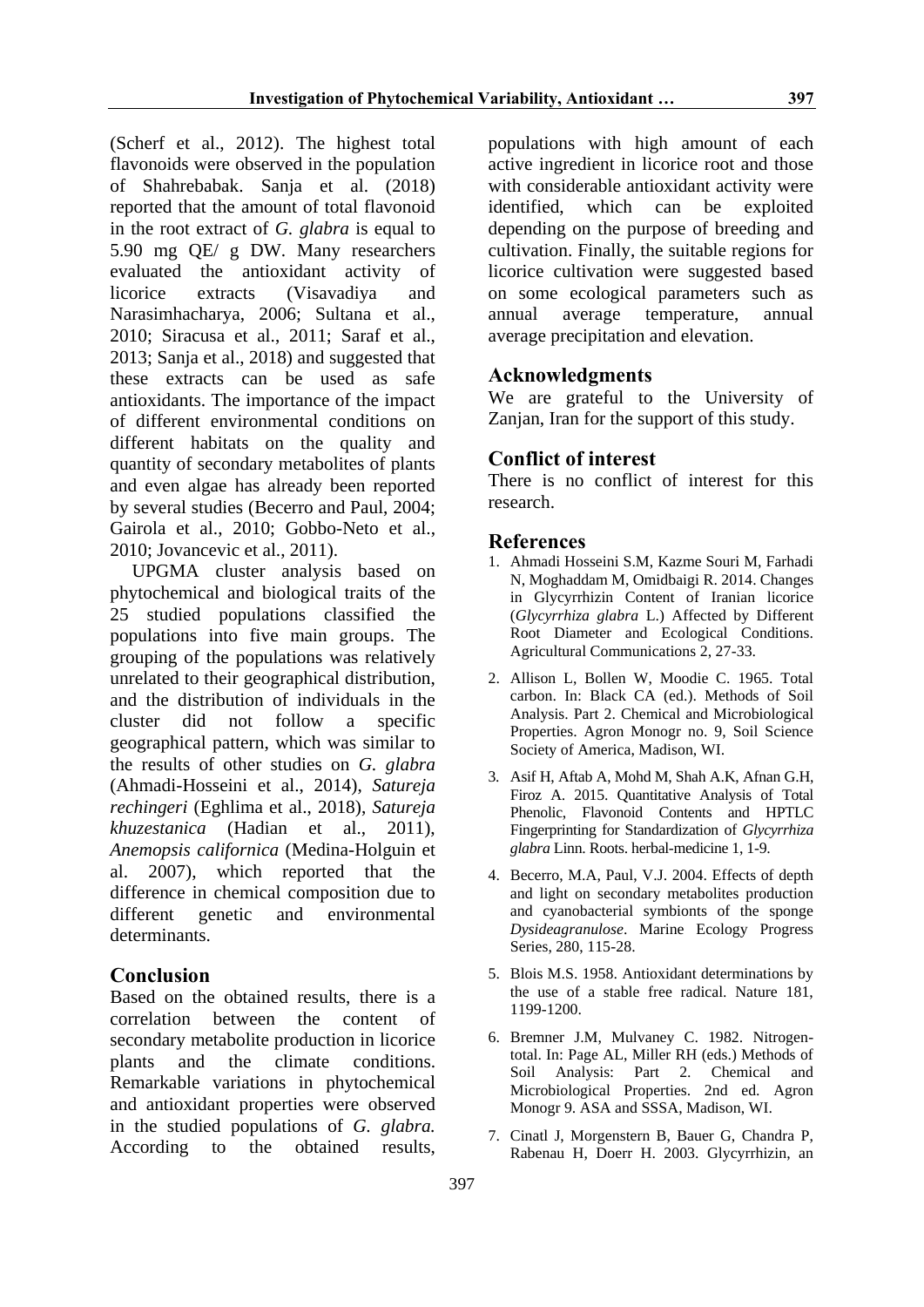active component of liquorice roots, and replication of SARS-associated coronavirus. Lancet 361, 2045–2046.

- 8. Dehpour A, Zolfaghari M, Samadian T, Kobarfard F, Faizi M, Assari M. 1995. Antiulcer activities of liquorice and its derivatives in experimental gastric lesion induced by ibuprofen in rats. International Journal of Pharmaceutics 119, 133–138.
- 9. Deka K, Borthakur S.K, Tanti B. 2017. Distribution and population dynamics of *Calamus nambariensis* Becc. An endemic and threatened cane of Assam. Annals of Plant Sciences 6, 1829-1834.
- 10. Eghlima G.h, Hadian J, Motallbi Azar A.R. 2018. Survey on Diversity of Morphological and Biological Production Traits of Satureja rechingeri Jamzad Clones in Dezfool Climate. Plant Products 40:4, 41-53.
- 11. Fenwick G.K, Lutomski J, Nieman C. 1990. Licorice, Glycyrrhiza glabra L. composition, uses and analysis. Food Chemistry 38, 43-57.
- 12. Fu B, Liu J, Li H, Li L, Lee F.S, Wang X. 2005. The application of macroporous resins in the separation of licorice flavonoids and glycyrrhizic acid. Journal of Chromatography a 1089, 18–24.
- 13. Fujisawa Y, Sakamoto M, Matsushita M, Fujita T, Nishioka K. 2000. Glycyrrhizin inhibits the lytic pathway of complement—possible mechanism of its anti-inflammatory effect on liver cells in viral hepatitis—. Microbiol. Immunol 44, 799–804.
- 14. Fukai T, Satoh K, Nomura T, Sakagami H. 2003. Preliminary evaluation of antinephritis and radical scavenging activities of glabridin from *Glycyrrhiza glabra*. Fitoterapia 74, 624- 629.
- 15. Gairola S, Sharma C.M, Rana C.S, Ghildiyal S.K, Suyal S. 2010. Phytodiversity (Angiosperms and Gymnosperms) in Mandal-Chopta forest of Garhwal Himalaya, Uttarakhand, India. Natural Sciences 8, 1–17.
- 16. Gee G, Bauder J. 1979. Particle size analysis by hydrometer: a simplified method for routine textural analysis and a sensitivity test of measurement parameters. Soil Science Society of America Journal 43, 1004-1007.
- 17. Gobbo-Neto L, Guaratini T, Pessoa C, Moraes M, Costa-Lotufo L, Vieira R.F, Colepicolo P, Lopes N.P. 2010. Differential metabolic and biological profiles of Lychnophora ericoides from different localities in Brazilian "*Campos*

*rupestres*. Brazilian Chemical Society 21(4), 750- 9.

- 18. Guannan L, Dejan N, van Breemen R.B. 2016. Identification and Chemical Standardization of Licorice Raw Materials and Dietary Supplements Using UHPLC-MS/MS. Journal of Agricultural and Food Chemistry 64, 8062−8070.
- 19. Hadian J, Mirjalili M.H, Ganjpoor N. 2011. Morphological and phytochemical characterization of natural population of Satureja khuzestanica. Chemistry & Biodiversity 8, 1-15.
- 20. Haraguchi H, Yoshida N, Ishikawa H, Tamura Y, Mizutani K, Kinoshita T. 2000. Protection of mitochondrial functions against oxidative stresses by isoflavans from *Glycyrrhiza glabra*. Journal of Pharmacy and Pharmacology 52, 219-223.
- 21. Hayashi H, Hattori S, Inoue K, Khodzhimatov O, Ashurmetov O, Ito M, Honda G. 2003. Field survey of Glycyrrhiza plants in Central Asia (3). Chemical characterization of G. glabra collected in Uzbekistan. Chemical and Pharmaceutical Bulletin 51, 1338-1340.
- 22. Hayashi H, Shibano M, Kusano G, Yamamoto H, Ikeshiro Y. 1998. A field survey of *Glycyrrhiza glabra* L in Sicily and Spain. Nature Medicine 52, 259–264.
- 23. Hosseini S.M.A, Souri M.K, Farhadi N, Moghadam M, Omidbeigi R. 2014. Changes in glycyrrhizin content of Iranian licorice (*Glycyrrhiza glabra* L.) affected by different root diameter and ecological conditions. Agricultural Communications 2, 27-33.
- 24. Husain A, Ahmad A, Mujeeb M, Khan S.A, Alghamdi A.G, Anwar F. 2015. Quantitative analysis of total phenolic, flavonoid contents and HPTLC fingerprinting for standardization of *Glycyrrhiza glabra* Linn. Roots. Journal of Herbal Medicine 1, 1-9.
- 25.Jovancevic M, Balijagic J, Menkovic N, Savikin K, Zdunic G, Jankovic T, Dekic-Ivankovic M. 2011. Analysis of Phenolic compounds in wild populations of bilberry (*Vaccinium myrtillus*) from Montenegro. Journal of Medicinal Plants Research 5(6), 910- 4.
- 26. Karami Z, Mirzaei H, Emam-Djomeh Z, Sadeghi Mahoonak A.R, Khomeiri M, 2013. Effect of harvest time on antioxidant activity of *Glycyrrhiza glabra* root extract and evaluation of its antibacterial activity. International Food Research Journal 20, 2951-2957.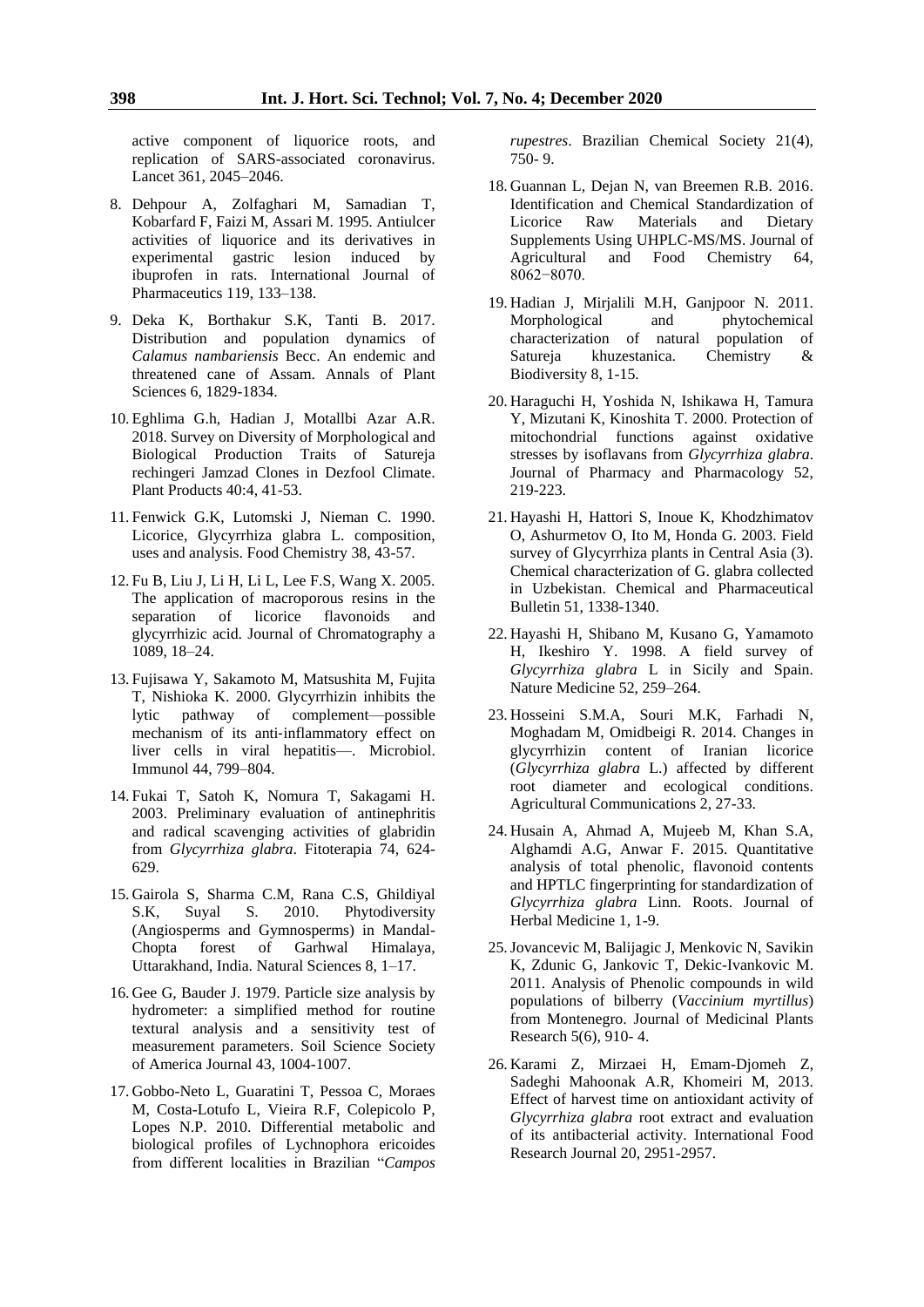- 27. Khanahmadi M, NaghdiBadi H, Akhondzadeh S, Khalighi–Sigaroodi F, Mehrafarin A, Shahriari S, Hajiaghaee R, 2013. A Review on Medicinal Plant of *Glycyrrhiza glabra* L. Journal of Medicinal Plants 2, 1-12.
- 28. Khym J.X. 1974. Analytical Ion-Exchange Procedures in Chemistry and Biology: Theory, Equipment, Techniques. Prentice-Hall, NJ.
- 29. Kim Y.W, Ki S.H, Lee J.R, Lee S.J, Kim C.W, Kim S.C, Kim S.G. 2006. Liquiritigenin, an aglycone of liquiritin in Glycyrrhizae radix, prevents acute liver injuries in rats induced by acetaminophen with or without buthionine sulfoximine. Chemico-Biological Interactions 161, 125-138.
- 30. Ko Y.H, Kwon S.H, Hwang J.Y, Kim K.I, Seo J.Y, Nguyen T.L, Lee S.Y, Kim H.C, Jang C.G. 2018. The memory-enhancing effects of liquiritigenin by activation of NMDA receptors and the CREB signaling pathway in mice. Biomolecules & Therapeutics 26, 109-114.
- 31. Kovalenko P.G, Antonjuk V.P, Maliuta S.S. 2004. Secondary metabolites synthesis in transformed cells of *Glycyrrhiza glabra* L. and *Potentilla alba* L. as producents of radioprotective compounds. Ukrainica Bioorganica Acta 1, 13-22.
- 32. Kuang Y, Li B, Fan J, Qiao X, Ye M, 2018. Antitussive and expectorant activities of licorice and its major compounds. Bioorganic & Medicinal Chemistry 26, 278-284.
- 33. Mareshige K, Hayashi S, Shibata T, Yamamoto Y, Sekizaki H. 2011. Variation of glycyrrhizin and liquiritin contents within a population of 5 year-old licorice (*Glycyrrhiza uralensis*) plants cultivated under the same conditions. Biological and Pharmaceutical Bulletin 34(8), 1334-1337.
- 34. Mareshige K, Shigeki H, Toshiro S, Yutaka Y, Haruo S, 2011. Variation of Glycyrrhizin and Liquiritin Contents within a Population of 5- Year-Old Licorice (*Glycyrrhiza uralensis*) Plants Cultivated under the Same Conditions. Biological and Pharmaceutical Bulletin 34, 1334-1337.
- 35. Medina-Holguin B.A.L, Micheletto S, Holguin F.O, Rodriguez J, O'connell MA. 2007. Environmental influences on essential oils in roots of *Anemopsis californica*. Horticultural Science 42, 1578–1583.
- 36. Nelson D, Sommers L.E. 1982. Total carbon, organic carbon, and organic matter. Methods of soil analysis. Part 2. Chemical and

microbiological properties (methodsofsoilan) 2, 539-579.

- 37. Oloumi H, Hassibi N. 2011. Study the correlation between some climate parameters and the content of phenolic compounds in roots of *Glycyrrhiza glabra.* Journal of Medicinal Plants Research 5, 6011-6016.
- 38. Olukoga A, Donaldson D. 1998. Historical perspectives on health. The history of liquorice: the plant, its extract, cultivation, and commercialisation and etymology. Journal of the Royal Society of Health 118, 300-304.
- 39. Omidbeigi R. 2006. Processing and production of medicinal plants. Razavi Publications, Mashhad. In Persian.
- 40. Park S.M, Ki S.H, Han N.R, Cho I.J, Ku S.K, Kim S.C, Zhao R.J, Kim Y.W. 2015. Tacrine, an oral acetylcholinesterase inhibitor, induced hepatic oxidative damage, which was blocked by liquiritigenin through GSK3-beta inhibition. Biological and Pharmaceutical Bulletin 38, 184- 192.
- 41. Parvaiz M, Hussain K, Khalid S, Hussnain N, Iram N. 2014. A Review: Medicinal Importance of *Glycyrrhiza glabra* L. (Fabaceae Family). Global Journal of Pharmacology 8, 8-13.
- 42. Peluso M.R. 2006. Flavonoids attenuate cardiovascular disease, inhibit phosphodiesterase, and modulate lipid homeostasis in adipose tissue and liver. Experimental Biology and Medicine 231(8), 1287 1299.
- 43. Pourmorad F, Hosseinimehr SJ, Shahabimajd N. 2006. Antioxidant activity, phenol and flavonoid contents of some selected Iranian medicinal plants. African journal of biotechnology 5(11), 1142-1145.
- 44. Sanja V, Filip S, Izabella S, Istvan Z, Imre O, Suzana J.S. 2018. Chemical composition, antioxidant and anticancer activity of licorice from Fruska Gora locality. Industrial Crops and Products 112, 217–224.
- 45. Saraf B.D, Inam F, Deo S.S. 2013. Antimicrobial and Antioxidant Activities of Methanol Extract Roots of *Glycyrrhiza glabra* and HPLC analysis. International Journal of Pharmacy and Pharmaceutical Sciences 5, 157- 160.
- 46. Scherf A, Treutwein J, Kleeberg H, Schmitt A, 2012. Efficacy of leaf extract fractions of Glycyrrhiza glabra L. against downy mildew of cucumber (*Pseudoperonospora cubensis*). European Journal of Plant Pathology 134, 755– 762.